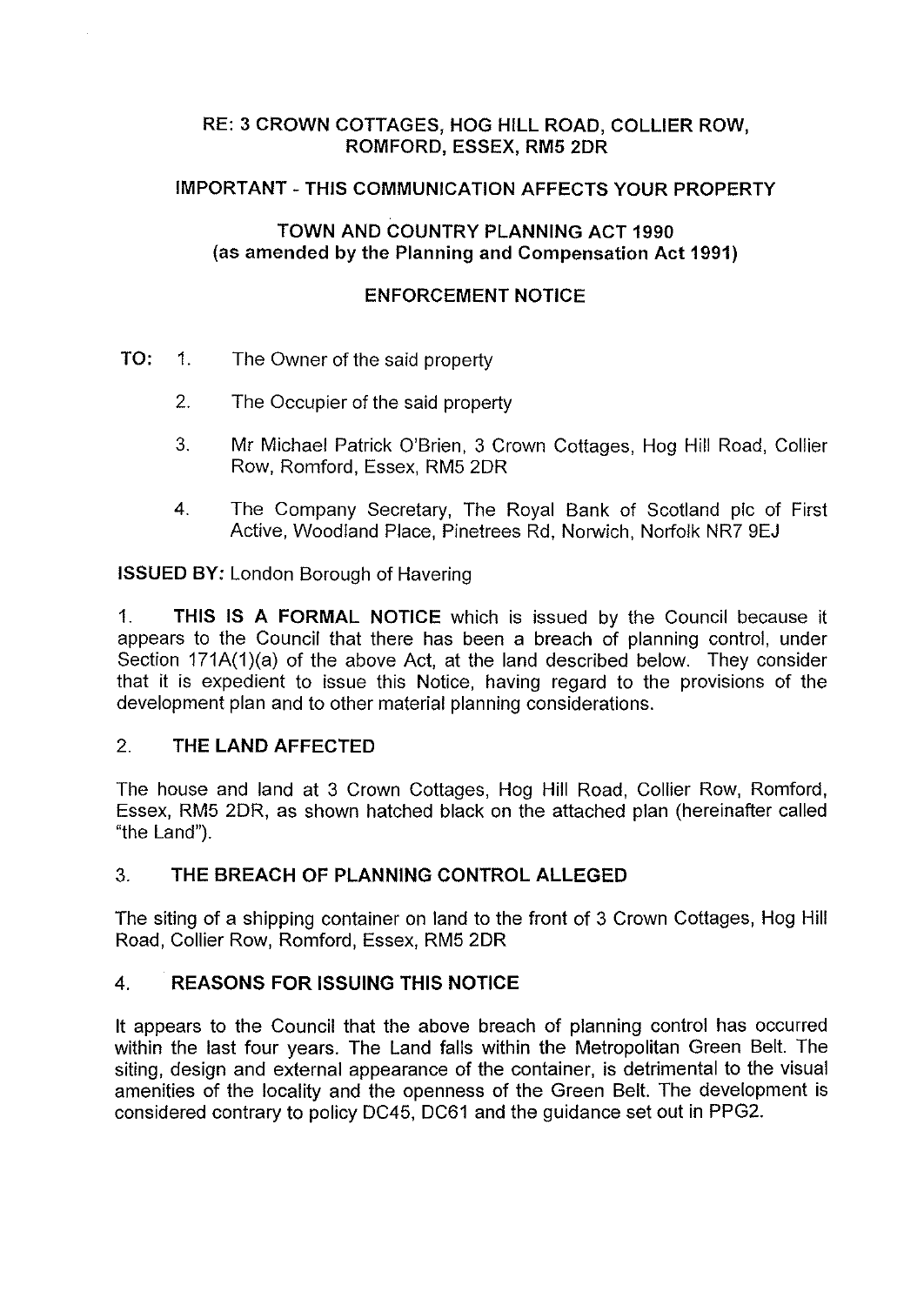# 5. **WHAT YOU ARE REQUIRED TO DO**

(i) Remove the shipping container from the Land.

Time for compliance: 3 months from the effective date of this notice.

(ii) Remove from the Land all construction debris and waste materials associated with the unauthorised development of the Land

Time for compliance: 3 months from the effective date of this notice.

# 6. **WHEN THIS NOTICE TAKES EFFECT**

This Notice takes effect on 29<sup>th</sup> December 2010, unless an appeal is made against it beforehand

'esk

Dated: 24th November 2018

Signed:

Authorised Officer

on behalf of London Borough of Havering Town Hall Main Road Romford RM1 3BD

# **YOUR RIGHT OF APPEAL**

You can appeal against this Enforcement Notice to the Secretary of State by the 29<sup>th</sup> December 2010. Further details are given in the attached explanatory note.

# **WHAT HAPPENS IF YOU DO NOT APPEAL**

If you do not appeal against this Enforcement Notice, it will take effect on  $29<sup>th</sup>$ December 2010 and you must then ensure that the required steps for complying with it, for which you may be held responsible, are taken within the period specified in the Notice.

### **FAILURE TO COMPLY WITH AN ENFORCEMENT NOTICE WHICH HAS TAKEN EFFECT CAN RESULT IN PROSECUTION AND/OR REMEDIAL ACTION BY THE COUNCIL.**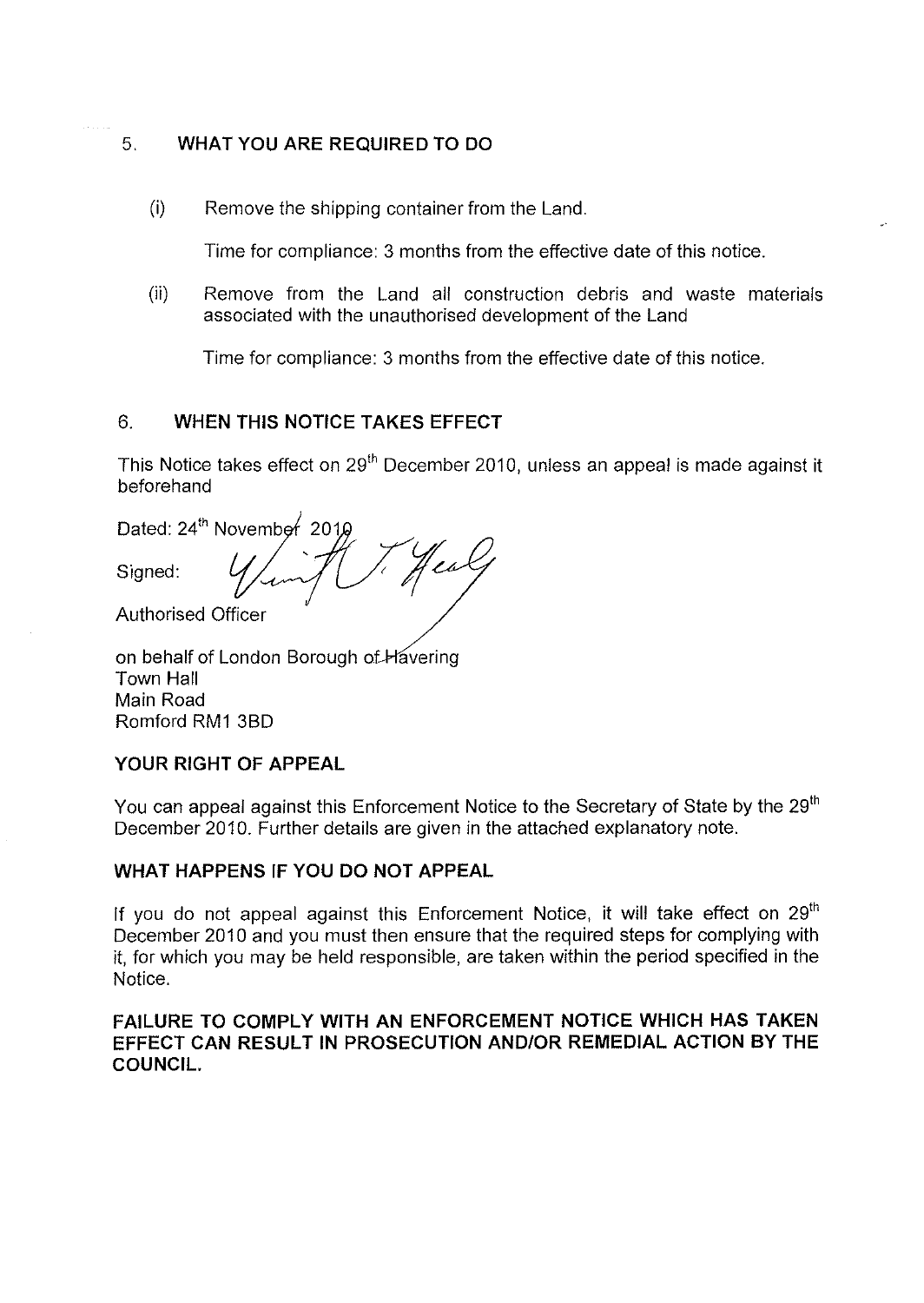| $\sim 100$ m<br>⊁<br>Crown Cottages<br>$\Delta$<br>$\sim$ $\lambda$                                                                                                       |                                      | 6 <sub>4</sub><br>$\mathcal{S}_{\mathcal{S}}$<br>HOG HILL ROAD                                                                                                                                                                                                                                                                                               |
|---------------------------------------------------------------------------------------------------------------------------------------------------------------------------|--------------------------------------|--------------------------------------------------------------------------------------------------------------------------------------------------------------------------------------------------------------------------------------------------------------------------------------------------------------------------------------------------------------|
| 3 Crown Cottages                                                                                                                                                          |                                      | Map Reference: TQ4891SE                                                                                                                                                                                                                                                                                                                                      |
| nipg & ENG<br><b>LOB</b> Ordnance<br>London Borough of Havering<br>Town Hall, Main Road<br>lavering<br>Romford, RM1 3BD<br>LONDON BOROUGH<br>stants.<br>Tel: 01708 434343 | Scale @ A4 1:500<br>Date: 15/07/2010 | Scale<br>5<br>$10\,$<br>15<br>$20\,$<br>$25$ m<br>Λ<br>Based upon the Ordnance Survey Mapping with the permission<br>exase upon the Controller of Her Majosty's Stationery Pittine Permission<br>of the Controller of Her Majosty's Stationery Office.<br>Crown © copyright, Unauthorised reproduction incringes<br>Crown © copyright and may tead to procee |

j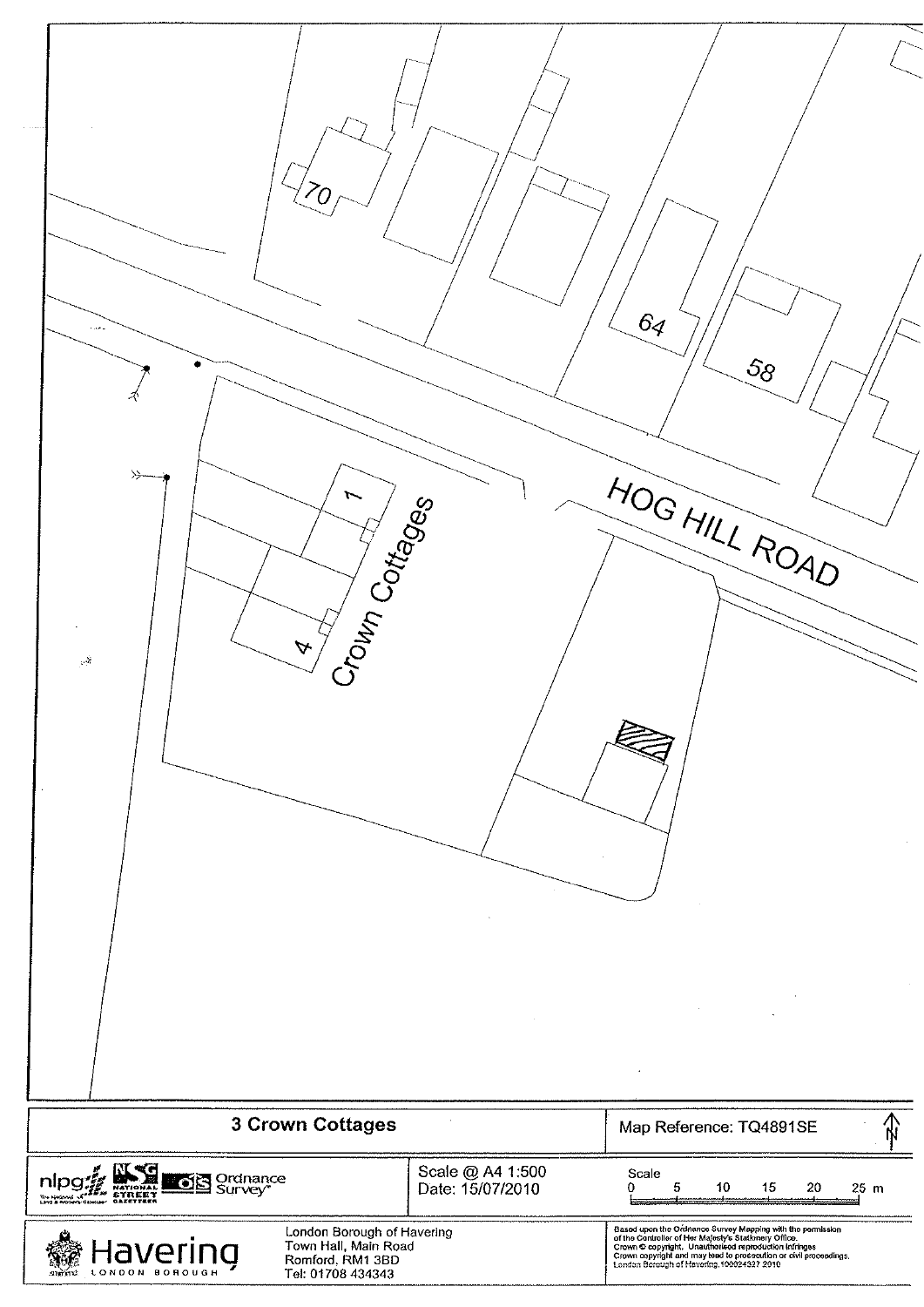## **EXPLANATORY NOTES**

### **STATUTORY PROVISIONS**

A summary of Sections 171A, 1718 and 172 to 177 of the Town and Country Planning Act 1990 (as amended) is enclosed with this Notice.

#### **YOUR RIGHT OF APPEAL**

You can appeal against this Notice, but any appeal must be in writing and received, or posted (with the postage paid and properly addressed) in time to be received in the ordinary course of the post, by the Secretary of State before  $29<sup>th</sup>$  December 2010.

If you intend to appeal against this Notice you should follow the instructions given on the information sheet from the Planning Inspectorate which accompanies this Notice.

#### **GROUNDS OF APPEAL**

The grounds of appeal are set out in Section 174 of the Town and Country Planning Act 1990 (as amended) you may appeal on one or more of the following grounds:-

- (a) that, in respect of any breach of planning control which may be constituted by the matters stated in the Notice, planning permission ought to be granted, as the case may be, the condition or limitation concerned ought to be discharged;
- (b) that those matters have not occurred;
- (c) that those matters (if they occurred) do not constitute a breach of planning control;
- (d) that, at the date when the notice was issued, no enforcement action could be taken in respect of any breach of planning control which may be constituted by those matters;
- (e) that copies of the Enforcement Notice were not served as required by section 172;
- (f) that steps required by the notice to be taken, or the activities required by the notice to cease, exceed what is necessary to remedy any breach of planning control which may be constituted by those matters or, as the case may be, to remedy any injury to amenity which has been caused by any such breach;
- (g) that any period specified in the notice in accordance with section  $173(9)$ falls short of what should reasonably be allowed.

Not all these grounds may be relevant to you.

#### **PLANNING APPLICATION FEE**

Should wish to appeal on ground (a) - that planning permission should be granted for the unauthorised development - then a fee of £150 is payable both to the Secretary of State and to the Council, making the total fees payable £300. If the fees are not paid then that ground of appeal will not be valid.